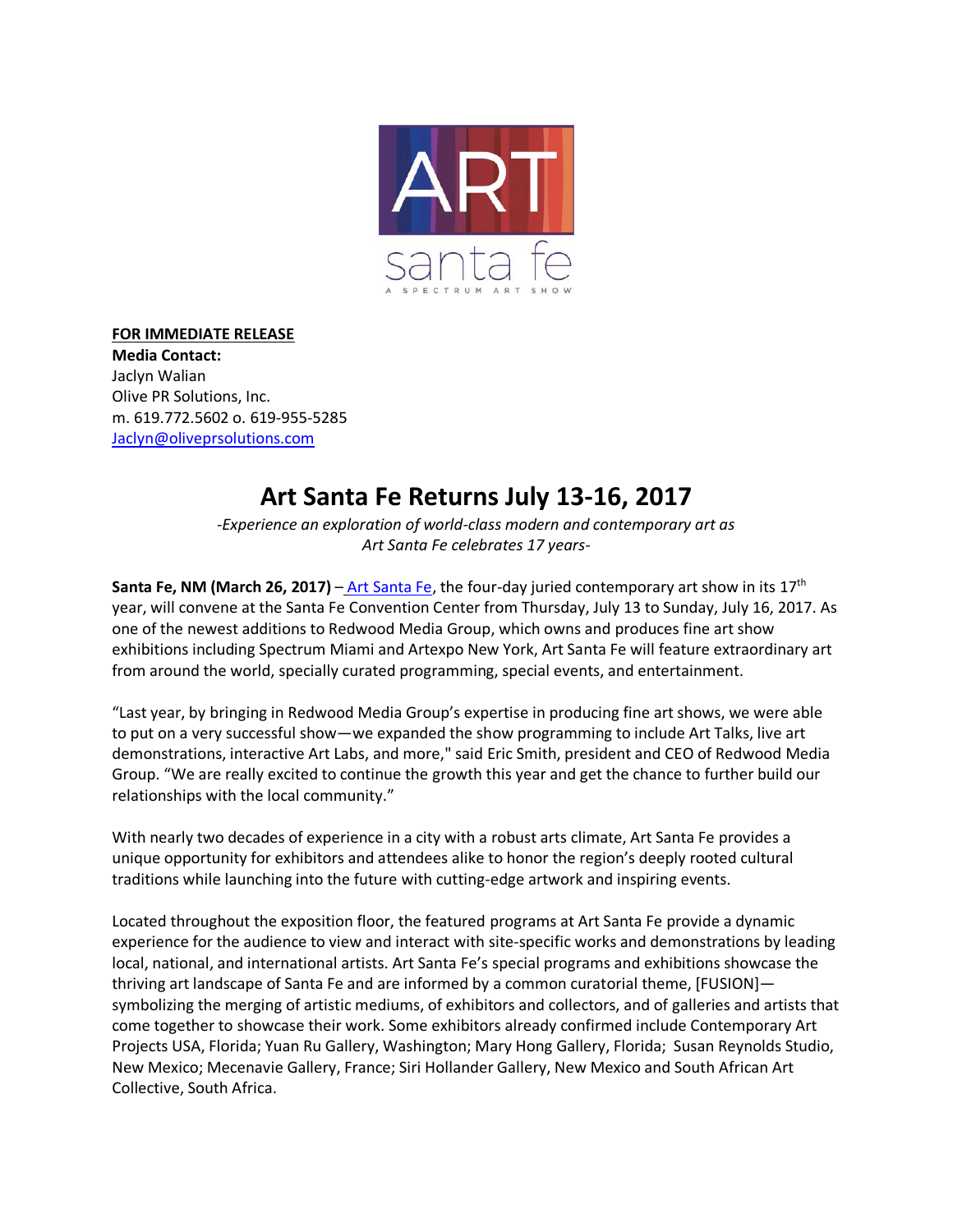The city of Santa Fe is widely recognized as the second largest art market in the U.S. and one of UNESCO's *Creative Cities* due to the city's important achievements in arts and culture. For more information or to register for Art Santa Fe, visit [www.artsantafe.com.](http://www.artsantafe.com/)

SHOW HOURS: Opening Night Preview Party: Thursday, July 13, 2017 | 5 p.m.  $-9$  p.m.

Open Show Days: Friday, July 14, 2017 | 11 a.m.  $-8$  p.m. Saturday, July 15, 2017 | 11 a.m. – 8 p.m. Sunday, July 16, 2017 | 11 a.m. – 5 p.m.

VENUE: Santa Fe Convention Center 201 W Marcy St. Santa Fe, NM 87501

ADMISSION COST: Total Ticket Pass: \$100 (Admits 2 people) General Public: One-day pass \$20 Three-day pass \$25 Student/Senior: One-day pass \$10 Three-day pass \$15

###

## **About Art Santa Fe**

Art Santa Fe is an annual four-day gathering of exceptional artists and galleries from around the world, exploring world-class modern and contemporary art in Santa Fe, the second largest art market in the United States. The juried contemporary art show provides a unique opportunity for exhibitors and attendees alike to honor the region's deeply rooted cultural traditions while launching into the future with cutting-edge artwork and inspiring events. Art Santa Fe has over 16 years of experience and was ranked fourth in a national USA Today 10 Best Reader's Choice Award contest for "Best U.S. Art Festival" in 2015. For more information, visit [www.artsantafe.com.](http://www.artsantafe.com/)

## **About Redwood Media Group**

Since 2009, Redwood Media Group (RMG) has been revolutionizing the global fine art community by helping artists and gallery owners grow their businesses through fine art exhibitions and publications, art business education, mentoring, marketing, and social media. Today, RMG owns and operates six fine art shows: Artexpo New York, Spectrum Miami, Art San Diego, Spectrum Indian Wells, Art Santa Fe, and Red Dot Miami. Artexpo New York, the world's largest fine art trade show for 39 years and counting, attracts more than 30,000 art enthusiasts every year, including 4,500 industry buyers. Spectrum Miami and Red Dot Miami attract more than 38,000 art aficionados during Miami Art Week, an annual attraction that draws over 100,000 art collectors to the city. Over the past seven years, RMG has welcomed hundreds of thousands of visitors to their events, sold millions of dollars' worth of art, and helped thousands of unrepresented and established artists launch or grow their careers. Aside from hosting multiple high-end art shows throughout the year, RMG also owns *Art Business News*, an art industry publication.